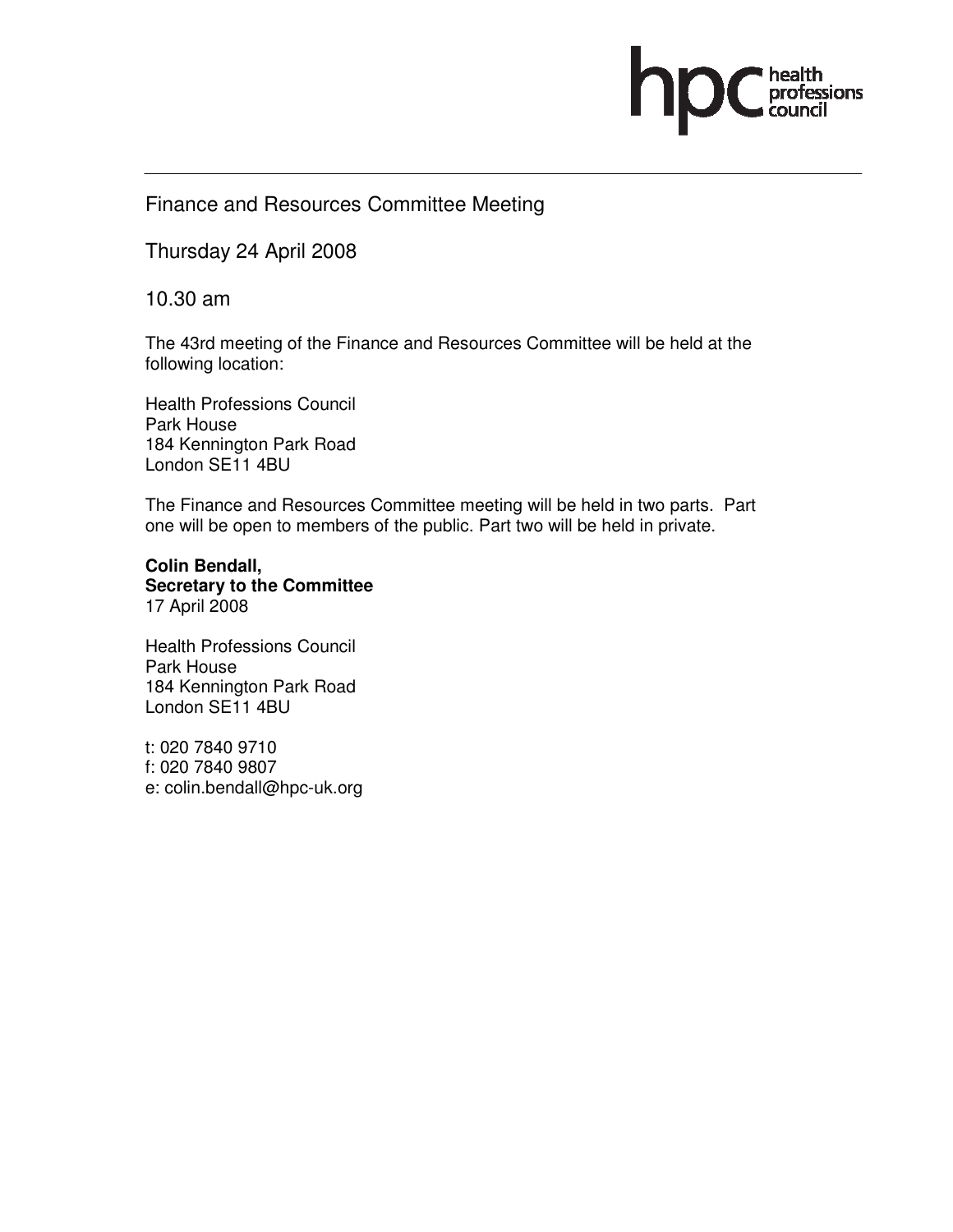## **Agenda – Part one – Open to members of the public**

| 1.                            | <b>Apologies for absence</b>                                                                                                              | verbal                          |  |  |  |  |  |  |
|-------------------------------|-------------------------------------------------------------------------------------------------------------------------------------------|---------------------------------|--|--|--|--|--|--|
| 2.                            | Approval of agenda                                                                                                                        | verbal                          |  |  |  |  |  |  |
| 3.                            | <b>Minutes of the Finance and Resources Committee</b><br>Meeting held on 19 March 2008<br>from Colin Bendall - Secretary to the Committee | enclosure 1<br>paper FRC 42/08  |  |  |  |  |  |  |
| 4.                            | <b>Matters arising</b><br>from Colin Bendall - Secretary to the Committee                                                                 | enclosure 2<br>paper FRC 43/08  |  |  |  |  |  |  |
| 5.                            | <b>Finance and Facilities Management report</b><br>from Simon Leicester - Director of Finance                                             | enclosure 3<br>paper FRC 44/08  |  |  |  |  |  |  |
| 6.                            | <b>Human Resources report</b><br>from Larissa Foster - Director of Human Resources                                                        | enclosure 4<br>paper FRC 45/08  |  |  |  |  |  |  |
| 7.                            | <b>Partner Manager report</b><br>from Yasmin Hussain - Partner Manager                                                                    | enclosure 5<br>paper FRC 46/08  |  |  |  |  |  |  |
| 8.                            | <b>Information Technology report</b><br>from Guy Gaskins - Director of Information Technology                                             | enclosure 6<br>paper FRC 47/08  |  |  |  |  |  |  |
| 9.                            | <b>Operations report</b><br>from Greg Ross-Sampson - Director of Operations                                                               | enclosure 7<br>paper FRC 48/08  |  |  |  |  |  |  |
| Items for discussion/approval |                                                                                                                                           |                                 |  |  |  |  |  |  |
| 10.                           | Invoice/Purchaser order signatories update and bank<br>mandate update<br>from Simon Leicester - Director of Finance                       | enclosure 8<br>paper FRC 49/08  |  |  |  |  |  |  |
| Items to note                 |                                                                                                                                           |                                 |  |  |  |  |  |  |
| 11.                           | 22-26 Stannary Street project: Progress report<br>from Steve Hall - Facilities Manager                                                    | enclosure 9<br>paper FRC 50/08  |  |  |  |  |  |  |
| 12.                           | <b>Building valuation</b><br>From Simon Leicester – Director of Finance                                                                   | enclosure 10<br>paper FRC 51/08 |  |  |  |  |  |  |
| 13.                           | <b>Insurance</b><br>from Simon Leicester - Director of Finance                                                                            | enclosure 11<br>paper FRC 52/08 |  |  |  |  |  |  |

| Date       | Ver. | Dept/Cmte | Doc Type | Title                          | <b>Status</b> | Int. Aud.     |
|------------|------|-----------|----------|--------------------------------|---------------|---------------|
| 2008-04-02 | a.   | F&R.      | AGD      | Agenda Finance and Resources   | Final         | <b>Public</b> |
|            |      |           |          | Committee 24 April 2008 public | DD: None      | RD: None      |

meeting